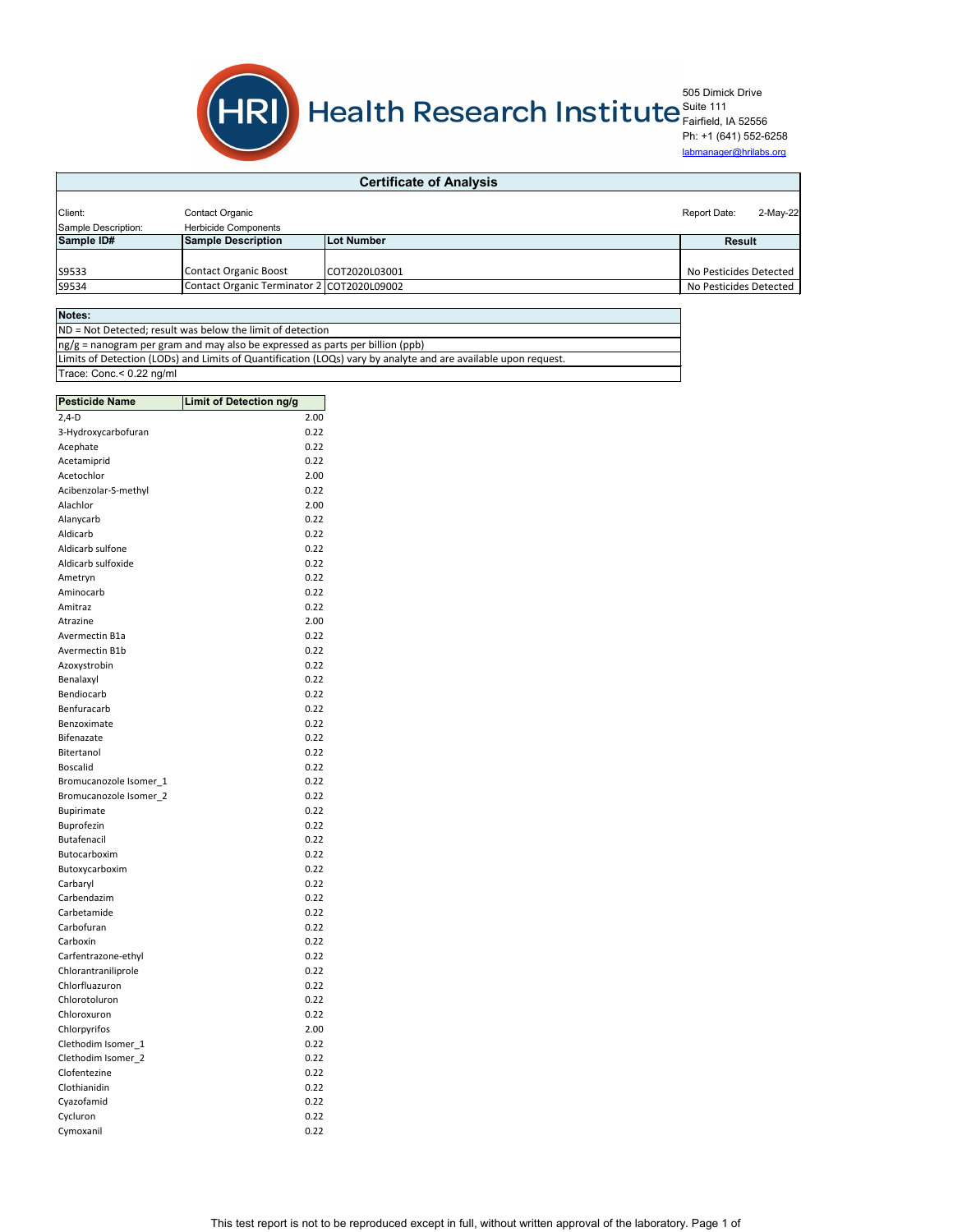| Cyproconazole Isomer_1  | 0.22 |
|-------------------------|------|
| Cyproconazole Isomer_2  | 0.22 |
| Cyprodinil              | 0.22 |
| Cyromazine              | 0.22 |
| Desmedipham             | 0.22 |
| Diazinon                | 2.00 |
| Dicamba                 | 2.00 |
| Diclobutrazol           | 0.22 |
|                         |      |
| Dicrotophos             | 0.22 |
| Diethofencarb           | 0.22 |
| Difenoconazole Isomer_1 | 0.22 |
| Difenoconazole Isomer_2 | 0.22 |
| Diflubenzuron           | 0.22 |
| Dimethoate              | 0.22 |
| Dimethomorph Isomer_1   | 0.22 |
| Dimethomorph Isomer_2   | 0.22 |
|                         |      |
| Dimoxystrobin           | 0.22 |
| Diniconazole            | 0.22 |
| Dinotefuran             | 0.22 |
| Dioxacarb               | 0.22 |
| Diuron                  | 0.22 |
| Doramectin              | 0.22 |
| Emamectin-benzoate b1a  | 0.22 |
| Emamectin-benzoate b1b  | 0.22 |
|                         |      |
| Epoxiconazole           | 0.22 |
| Eprinomectin            | 0.22 |
| Etaconazole Isomer 1    | 0.22 |
| Etaconazole Isomer_2    | 0.22 |
| Ethiofencarb            | 0.22 |
| Ethiprole               | 0.22 |
| Ethirimol               | 0.22 |
|                         |      |
| Ethofumesate            | 0.22 |
| Etoxazole               | 0.22 |
| Famoxadone              | 0.22 |
| Fenamidone              | 0.22 |
| Fenarimol               | 0.22 |
| Fenazaquin              | 0.22 |
| Fenbuconazole           | 0.22 |
| Fenhexamid              | 0.22 |
| Fenobucarb              |      |
|                         | 0.22 |
| Fenoxycarb              | 0.22 |
| Fenpropimorph           | 0.22 |
| Fenpyroximate           | 0.22 |
| Fenuron                 | 0.22 |
| Fipronil                | 0.22 |
| Flonicamid              | 0.22 |
| Flubendiamide           | 0.22 |
|                         |      |
| Fludioxinil             | 0.22 |
| Flufenacet              | 0.22 |
| Flufenoxuron            | 0.22 |
| Fluometuron             | 0.22 |
| Fluoxastrobin           | 0.22 |
| Fluquinconazole         | 0.22 |
| Flusilazole             | 0.22 |
| Flutolanil              | 0.22 |
| Flutriafol              |      |
|                         | 0.22 |
| Forchlorfenuron         | 0.22 |
| Formetanate HCl         | 0.22 |
| Fuberidazole            | 0.22 |
| Furalaxyl               | 0.22 |
| Furathiocarb            | 0.22 |
| Halofenozide            | 0.22 |
| Hexaconazole            | 0.22 |
|                         |      |
| Hexaflumuron            | 0.22 |
| Hexythiazox             | 0.22 |
| Hydramethylnon          | 0.22 |
| Imazalil                | 0.22 |
| Imidacloprid            | 0.22 |
| Indoxacarb              | 0.22 |
| Ipconazole Isomer_1     | 0.22 |
|                         |      |
| Ipconazole Isomer_2     | 0.22 |
| Iprovalicarb Isomer_1   | 0.22 |
| Iprovalicarb Isomer_2   | 0.22 |
| Isocarbophos            | 0.22 |

This test report is not to be reproduced except in full, without written approval of the laboratory. Page 2 of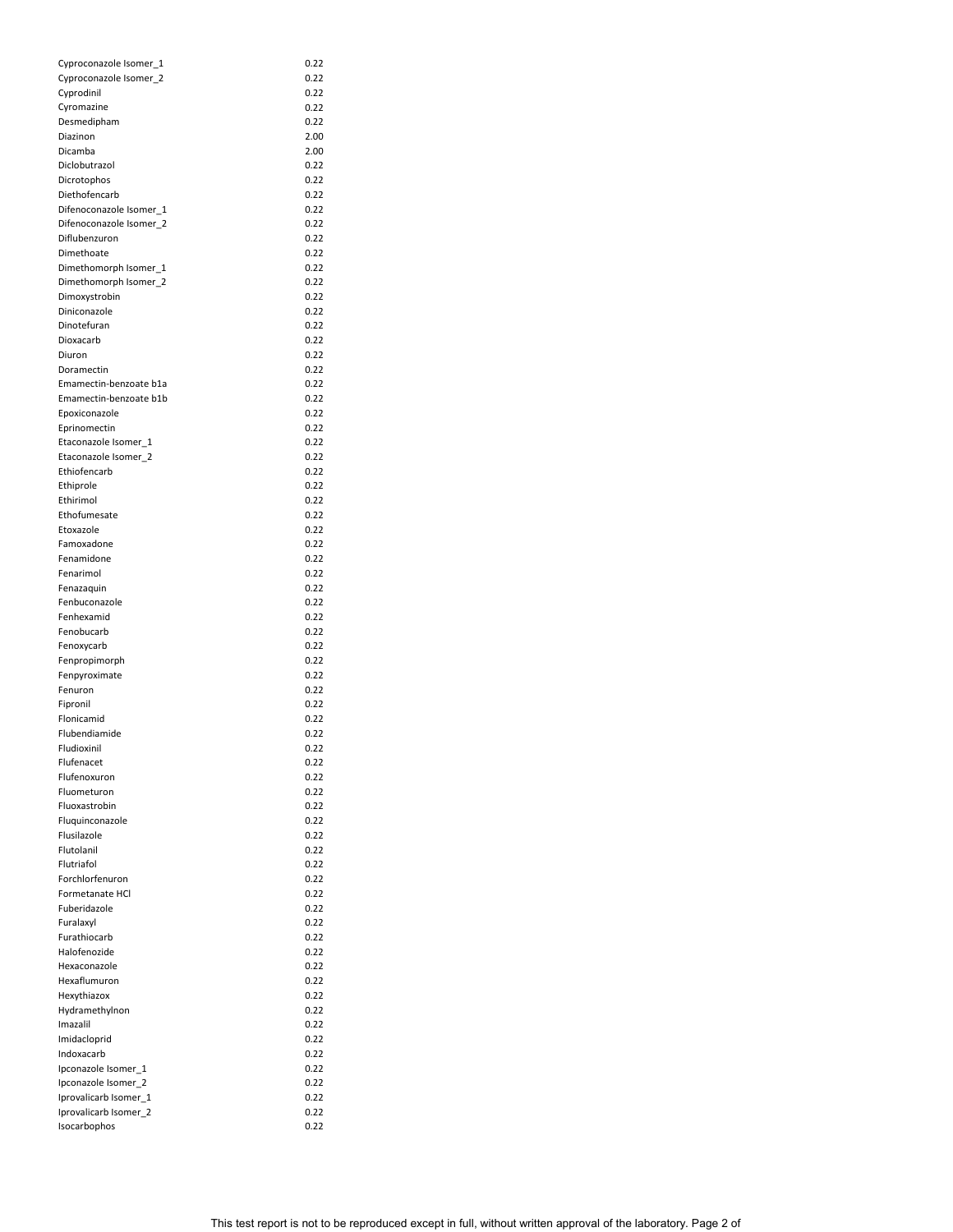| Isoprocarb             | 0.22 |
|------------------------|------|
| Isoproturon            | 0.22 |
| Ivermectin             | 0.22 |
| Kresoxim-methyl        | 0.22 |
| Linuron                | 0.22 |
| Lufenuron              | 0.22 |
| Malathion              | 2.00 |
| Mandipropamid          | 0.22 |
| Mefenacet              | 0.22 |
| Mepanipyrim            | 0.22 |
| Mepronil               | 0.22 |
| Mesotrione             |      |
|                        | 0.22 |
| Metaflumizone          | 0.22 |
| Metalaxyl              | 0.22 |
| Metconazole            | 0.22 |
| Methabenzthiazuron     | 0.22 |
| Methamidophos          | 0.22 |
| Methiocarb             | 0.22 |
| Methomyl               | 0.22 |
| Methoprotryne          | 0.22 |
| Methoxyfenozide        | 0.22 |
| Metolachlor            | 2.00 |
| Metribuzin             | 0.22 |
| Mevinphos Isomer_1     | 0.22 |
| Mevinphos Isomer_2     | 0.22 |
| Mexacarbate            | 0.22 |
|                        |      |
| Monocrotophos          | 0.22 |
| Monolinuron            | 0.22 |
| Moxidectin             | 0.22 |
| Myclobutanil           | 0.22 |
| Neburon                | 0.22 |
| Nitenpyram             | 0.22 |
| Novaluron              | 0.22 |
| Nuarimol               | 0.22 |
| Omethoate              | 0.22 |
| Oxadixyl               | 0.22 |
| Oxamyl                 | 0.22 |
| Paclobutrazol          | 0.22 |
| Penconazole            | 0.22 |
| Pencycuron (Monceren)  | 0.22 |
| Pendimethalin          | 2.00 |
| Phenmedipham           | 0.22 |
| Picoxystrobin          | 0.22 |
| Piperonyl butoxide     | 0.22 |
| Pirimicarb             | 0.22 |
| Prochloraz             |      |
|                        | 0.22 |
| Promecarb              | 0.22 |
| Prometon               | 0.22 |
| Prometryne             | 0.22 |
| Propamocarb            | 0.22 |
| Propargite             | 0.22 |
| Propham                | 0.22 |
| Propiconazole Isomer_1 | 0.22 |
| Propiconazole Isomer_2 | 0.22 |
| Propoxur               | 0.22 |
| Prothioconazole        | 0.22 |
| Pymetrozine            | 0.22 |
| Pyracarbolid           | 0.22 |
| Pyraclostrobin         | 0.22 |
| Pyridaben              | 0.22 |
| Pyrimethanil           | 0.22 |
| Pyriproxyfen           | 0.22 |
|                        | 0.22 |
| Quinoxyfen<br>Rotenone | 0.22 |
|                        |      |
| Secbumeton             | 0.22 |
| Siduron                | 0.22 |
| Simazine               | 2.00 |
| Simetryn               | 0.22 |
| Spinetoram             | 0.22 |
| Spinosad (Spinosyn A)  | 0.22 |
| Spinosad (Spinosyn D)  | 0.22 |
| Spirodiclofen          |      |
|                        | 0.22 |
| Spiromesifen           | 0.22 |

This test report is not to be reproduced except in full, without written approval of the laboratory. Page 3 of